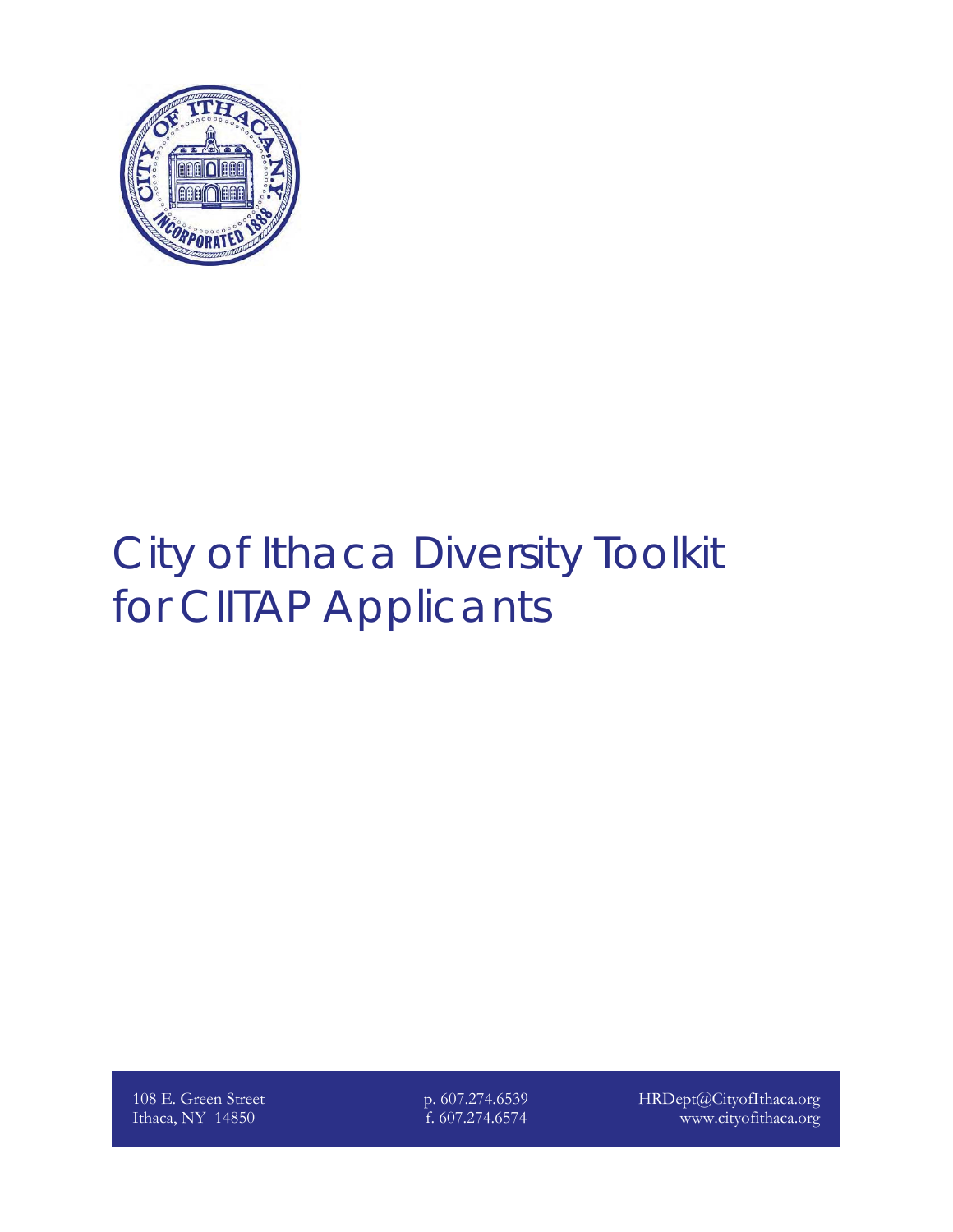# Table of Contents

| I.                                                        |                                                                      |                                                                                                                                                |  |  |  |  |  |  |
|-----------------------------------------------------------|----------------------------------------------------------------------|------------------------------------------------------------------------------------------------------------------------------------------------|--|--|--|--|--|--|
|                                                           | The Business Case: Why You Should Care About Diversity and Inclusion |                                                                                                                                                |  |  |  |  |  |  |
|                                                           |                                                                      | The Toolkit: Its Purpose and Use                                                                                                               |  |  |  |  |  |  |
| II.                                                       |                                                                      |                                                                                                                                                |  |  |  |  |  |  |
|                                                           | 1.                                                                   | Be an active member of the Diversity Consortium of Tompkins County.                                                                            |  |  |  |  |  |  |
|                                                           | 2.                                                                   | Establish and implement management strategies for hiring, retention, and<br>promotion.                                                         |  |  |  |  |  |  |
|                                                           | 3.                                                                   | Identify and implement specific actions designed to reduce and address<br>unconscious workplace biases, such as through annual staff training. |  |  |  |  |  |  |
|                                                           | 4.                                                                   | Annual Reporting                                                                                                                               |  |  |  |  |  |  |
| III.                                                      |                                                                      |                                                                                                                                                |  |  |  |  |  |  |
| Self-Assessments for Planning, Implementation, and<br>IV. |                                                                      |                                                                                                                                                |  |  |  |  |  |  |
|                                                           |                                                                      | PHASE 1: Planning and Preparation                                                                                                              |  |  |  |  |  |  |
|                                                           | PHASE 2: Implementation                                              |                                                                                                                                                |  |  |  |  |  |  |
|                                                           |                                                                      | PHASE 3: Sustainability                                                                                                                        |  |  |  |  |  |  |
|                                                           |                                                                      | PHASE 4: Review and Assessment                                                                                                                 |  |  |  |  |  |  |
| V.                                                        |                                                                      |                                                                                                                                                |  |  |  |  |  |  |
| VI.                                                       |                                                                      |                                                                                                                                                |  |  |  |  |  |  |
| VII.                                                      |                                                                      |                                                                                                                                                |  |  |  |  |  |  |
| VIII.                                                     | <b>CIITAP Annual Reporting Template and Data</b>                     |                                                                                                                                                |  |  |  |  |  |  |
| IX.                                                       |                                                                      |                                                                                                                                                |  |  |  |  |  |  |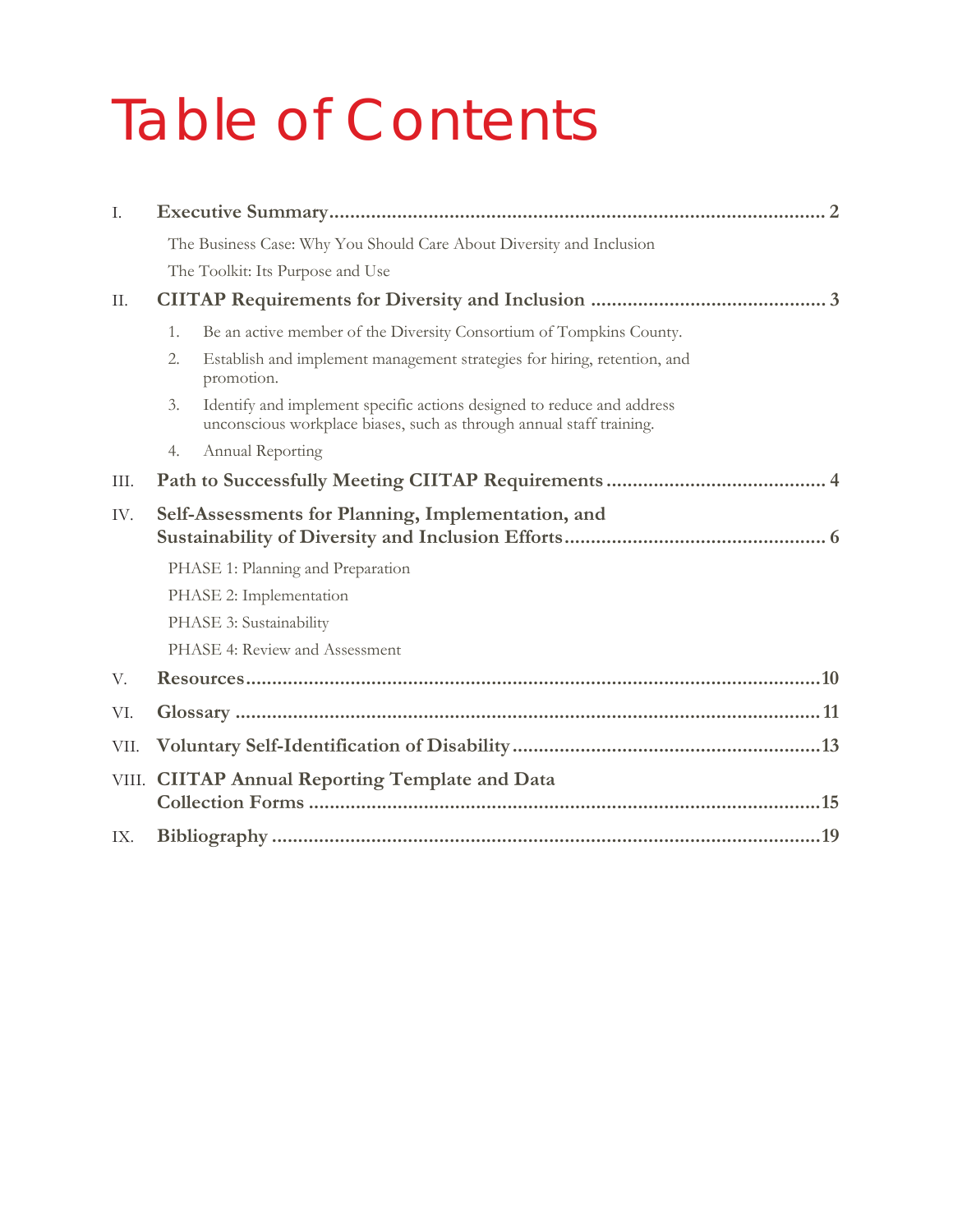# Executive Summary

The American population is becoming increasingly diverse. Consequently, employers need to be prepared to welcome and include individuals of all races, ages, and abilities in their workforce. While we are asking that you collect information and report on the hiring, promotion, and retention of specific under-represented groups, you are encouraged to also provide opportunities for individuals from additional diverse categories (e.g. transgender, individuals with criminal records, etc.)

#### **The Business Case: Why You Should Care About Diversity and Inclusion**

- ◆ Organizations with diverse and inclusive environments enhance their reputation with job seekers, allowing them to attract the best workers.
- Employees who feel included, valued, and rewarded are more engaged and motivated. A worldwide survey of 3 million employees found that creating an inclusive environment was a key driver in employee engagement and commitment, and enhanced organizational performance.
- ◆ Greater employee engagement reduces turnover. A 2008 study by Gallup Management Group revealed that engaged employees had 51% lower turnover on average, compared to less engaged workers.
- In constantly changing environments, every situation brings new challenges. Diverse and inclusive workforces harness employee talent to see situations through various perspectives and identify innovative solutions.
- Diverse workplaces demonstrate dynamic decision making inclusive of diverse views and experiences.
- A diverse, inclusive workforce is better able to reflect and respond to the needs of an array of current and potential customers.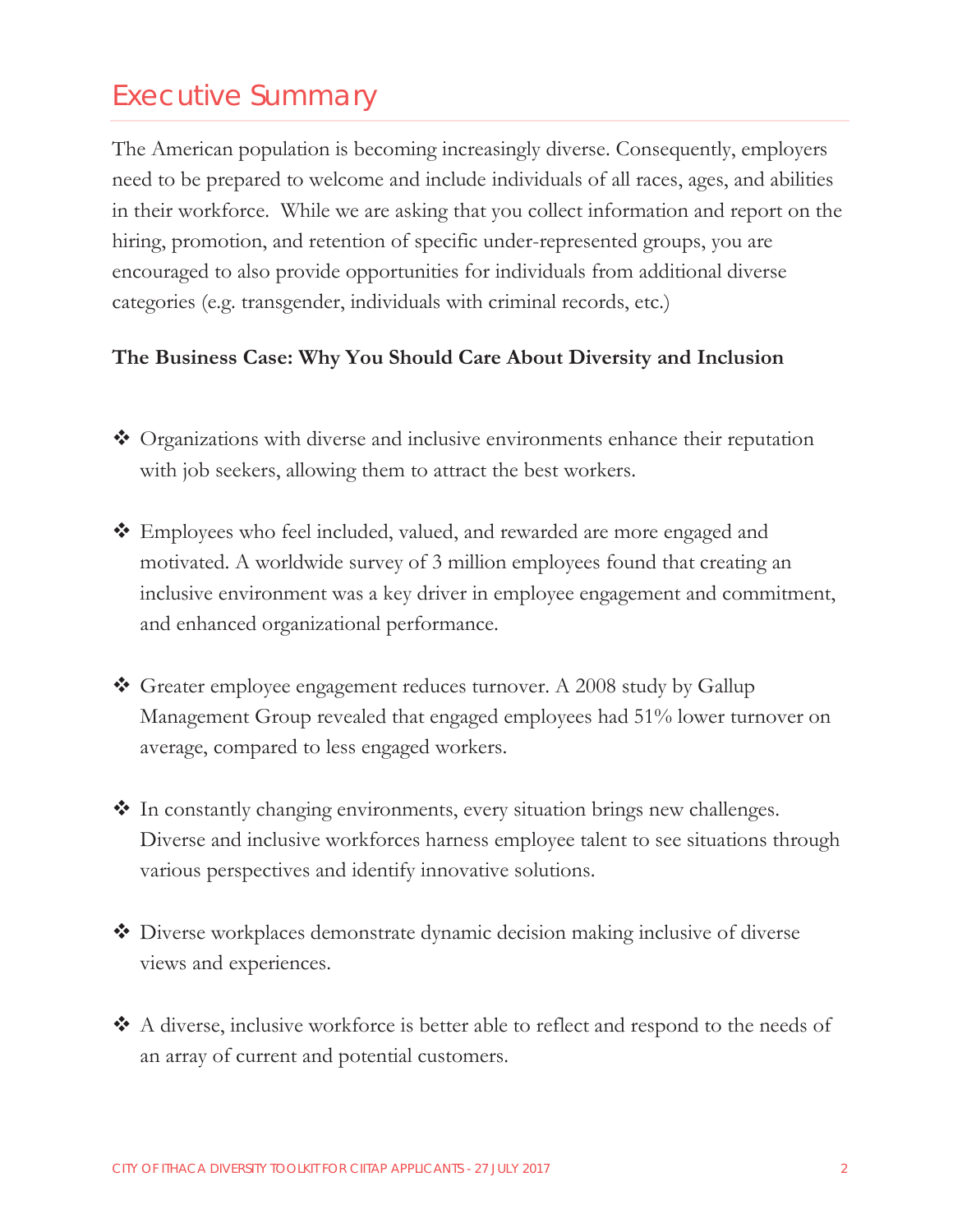#### **The Toolkit: Its Purpose and Use**

This toolkit is designed to help you realize these and other benefits for your business while complying with the CIITAP requirements for the inclusion of women, people of color, individuals with disabilities, and members of other diverse groups in your workforce.

# CIITAP Requirements for Diversity and Inclusion

In 2016, the City of Ithaca Common Council voted to incorporate diversity and inclusion requirements into CIITAP for single-use end users such as hotels and corporate headquarters. In order to satisfy these requirements, the single-use project end users must commit to the following:

### **1. Be an active member of the Diversity Consortium of Tompkins County1 .**

#### **Active membership is defined as:**

- $\checkmark$  Pay annual membership dues
- $\checkmark$  Attend a minimum of four meetings of the Diversity Consortium per calendar year
	- o Attend the bi-annual Diversity Roundtable
	- o Participate in at least two of the Diversity Consortium's workshops and events

#### **2. Establish and implement management strategies for hiring, retention, and promotion.**

The goal is to hire, retain, and promote diverse workers for full-time, part-time, and internship positions at all levels of the organization, such that the number of women, people of color, and people with disabilities employed by the organization meets or exceeds the proportions of these groups within the City of Ithaca's population2.

#### **3. Identify and implement specific actions designed to reduce and address unconscious workplace biases, such as through annual staff training.**

The goal is to review and ensure that management and staff are aware of the existence and impacts unconscious bias has on workplace culture and service delivery, creating an inclusive environment for staff, customers, and clients. Is your company supporting its employees in all ways? Are your products and services accessible to the entire community or only a select

 $\overline{a}$ 

<sup>1</sup> See Resources for information on the Diversity Consortium of Tompkins County 2 Population demographics available from the Diversity Consortium of Tompkins County or http://www.census.gov/quickfacts/table/PST045215/3638077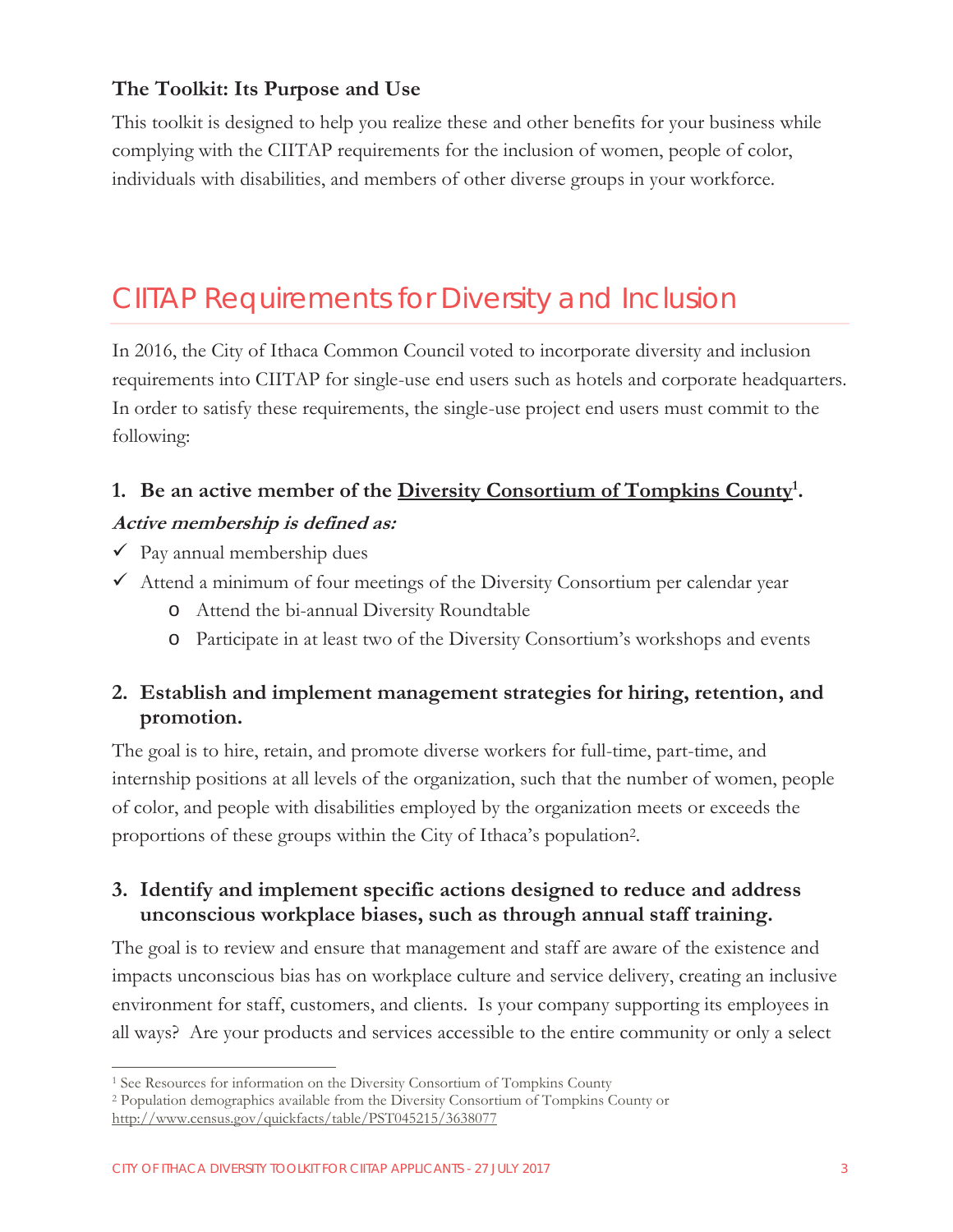subset? The Diversity Consortium of Tompkins County can provide guidance and training opportunities on these important topics.

#### **4. Annual Reporting**

As a CIITAP single-use project end user you must provide both the IDA and the Workforce Diversity Advisory Committee an annual report of your actions and workforce demographics.

# Path to Successfully Meeting CIITAP Requirements

# Establish a business case for diversity and inclusion: 3 Steps:

## **Step 1: Identify your organization's need for a diverse and inclusive workplace.**

The business case demonstrates the financial benefits of a diverse and inclusive workforce and positive impact on your customer base.

*What diverse groups are missing from or minimally represented in your current workforce? How might your organization benefit from the experiences, talents, and perspectives of a diverse workforce?* 

# **Step 2: Have a clear vision of what your organization wants to achieve in terms of diversity and inclusion.**

Define the desired outcomes.

*For example, do you want to improve service delivery to customers? Improve employee engagement and retention? Facilitate penetration into a new market?* 

# QUESTIONS TO CONSIDER IN ESTABLISHING A BUSINESS **CASE**

What are the key priorities of your organization in the next 3-5 years? (e.g.: market expansion, branding, etc.)

Is your current workforce well poised to help your organization achieve its priorities?

What are the key challenges /opportunities facing your organization? Some areas to consider include:

- ¾ Market knowledge (e.g. to deepen understanding of clients and markets)
- $\triangleright$  Staff retention and engagement issues (e.g. low staff morale, high turnover rate)
- $\triangleright$  Staff effectiveness and cohesion (e.g. productivity, silo mentality)
- $\triangleright$  Staff recruitment (e.g. difficulty recruiting the right people)
- $\triangleright$  Cost containment and/or financial performance

How will more effective diversity management benefit your organization and help you achieve your objectives?

What are the consequences of inaction?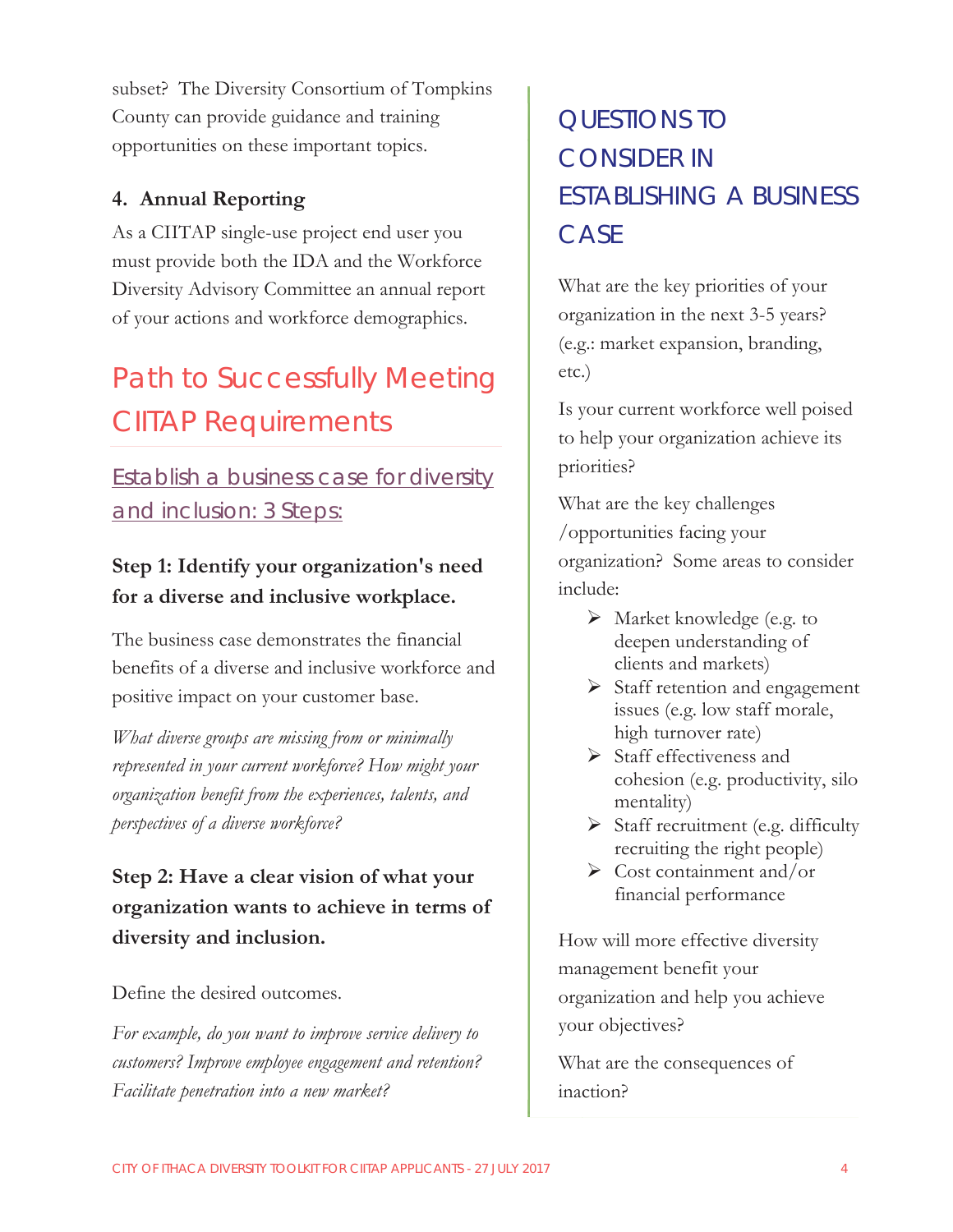Senior management plays a critical role in creating and sustaining a diverse and inclusive workforce by:

- Ð Demonstrating commitment and accountability by not only establishing relevant performance measures, but also regular monitoring of progress;
- Ð Assigning personnel and budget resources to diversity management initiatives;
- Ð Communicating the importance of diversity and inclusion to all employees and to set the tone of the organization. This can be articulated during management meetings, company events, and informal sessions with employees;
- Ð Modeling the behaviors expected of managers and employees;
- Ð Being mindful of the role that unconscious bias may play in blocking progress;
- Ð Actively participating in initiatives such as diversity, inclusion, unconscious bias training, workplace activities; and
- Living the organization's values and demonstrating inclusive behavior.

 $\overline{a}$ 

### **Step 3: Develop a diversity and inclusion plan.**

Creating a plan is essential to ensuring that diversity and inclusion become integral to your organization's functions and fulfills its mission.

#### 9 **Assess Your Diversity Management Strategies**

This is where foundational pieces are reviewed. Does leadership have buy-in? What is your organizational culture? What systems are in place or need to be put in place to support diversity and inclusion? Leadership must champion the organization's vision and expectations through role modeling, advocacy, communications, employee development, departmental infrastructure, and systems accountability.

#### 9 **Assess Implicit/Unconscious Bias**

Unconscious bias in the workplace can unknowingly hinder diversity recruitment and retention efforts along with service delivery. To test your unconscious bias, see below.3

Biases are pervasive, and we all have them! They don't always match up with our stated beliefs. Generally, we tend to hold biases that favor the social identity groups (race, gender, age, etc.) to which we belong. Because implicit/unconscious biases can influence behavior, they can unknowingly hinder diversity and recruitment and retention efforts, and negatively impact service delivery. The good news is that biases can be changed!

<sup>3</sup> If you would like to get a sense of your own implicit biases, you may want to take one or more of the free Project Implicit Tests™ at https://implicit.harvard.edu/implicit/takeatest.html.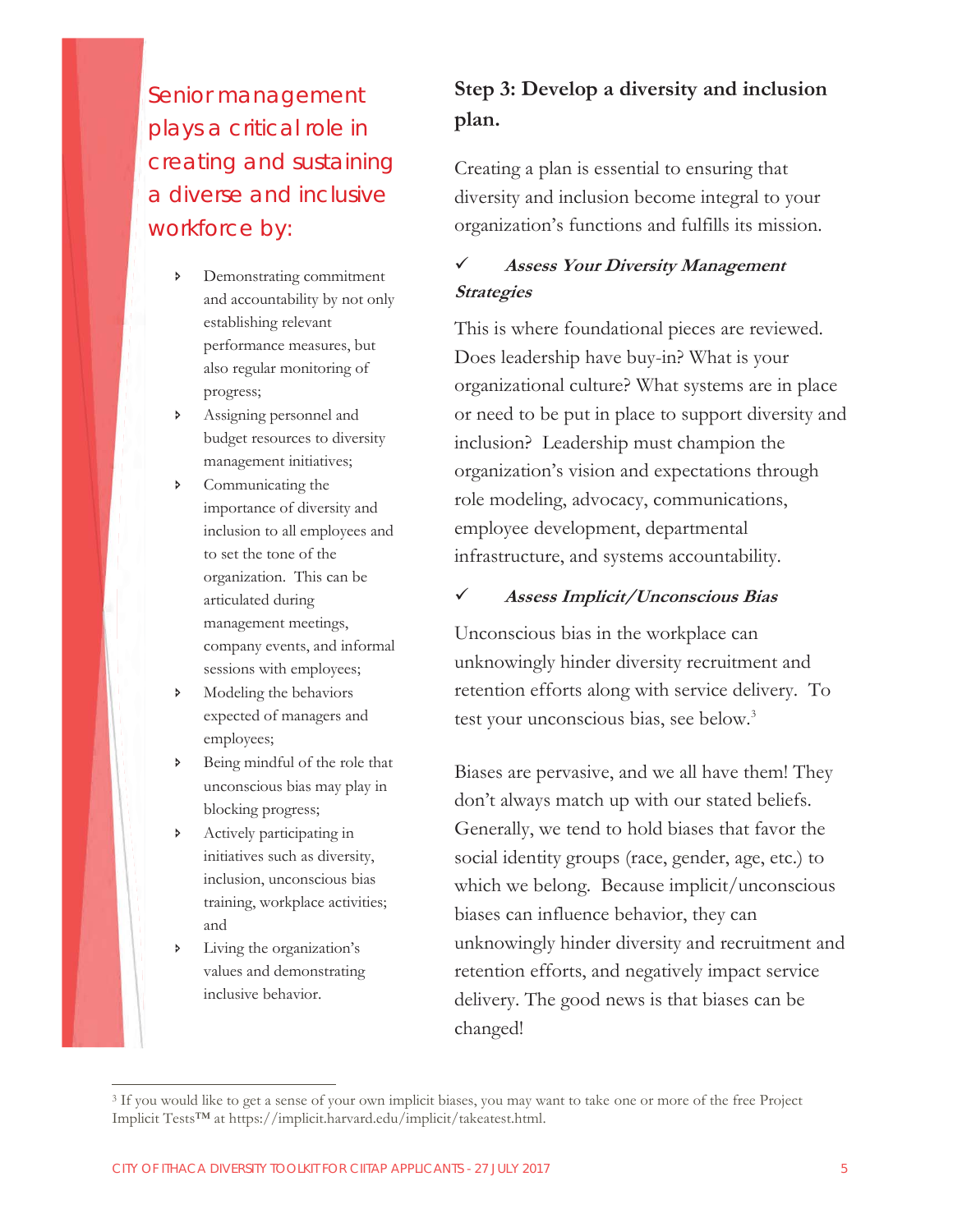#### 9 **Identify Workforce Goals and Strategies**

One of the keys to the long-term success of a diversity program is to develop a diversity strategy using the same deliberate goal-setting process used to formulate traditional businessrelated goals. What is the goal of diversity at your organization? How broad is your diversity focus? Strategic plans around diversity should include quantitative goals along with specific timelines for reaching benchmarks and measuring progress, all of which provide direction and promote action by employees. And having a well-defined strategy will help your business attain its goals, whether those goals are to provide better service to clients, create a more inclusive workplace culture, recruit and retain highly-qualified and talented diverse employees, and/or implement programs which will create a pipeline of talent for the future.

#### 9 **Develop and Implement Plan**

Develop an action plan including who is responsible for each action and when it will be implemented. Provide an estimate of the resources (e.g. manpower, cost) needed to carry out the initiatives. Establish measures of what success looks like.

#### 9 **Assess Progress and Sustain Changes**

Monitor progress and timelines. Check in regularly to review outcomes. Sometimes checkins will reveal a change of course is needed. Establish processes and procedures to sustain changes achieved.

Self-Assessments for Planning, Implementation, and Sustainability of Diversity and Inclusion Efforts

The following self-assessment checklists will assist your organization in managing your diversity and inclusion initiatives. The checklists will help you navigate the planning, implementation, and sustainability phases. Each phase builds upon the previous phase(s).

**Your goals and strategies must include actions taken to identify and address unconscious bias in the work place.**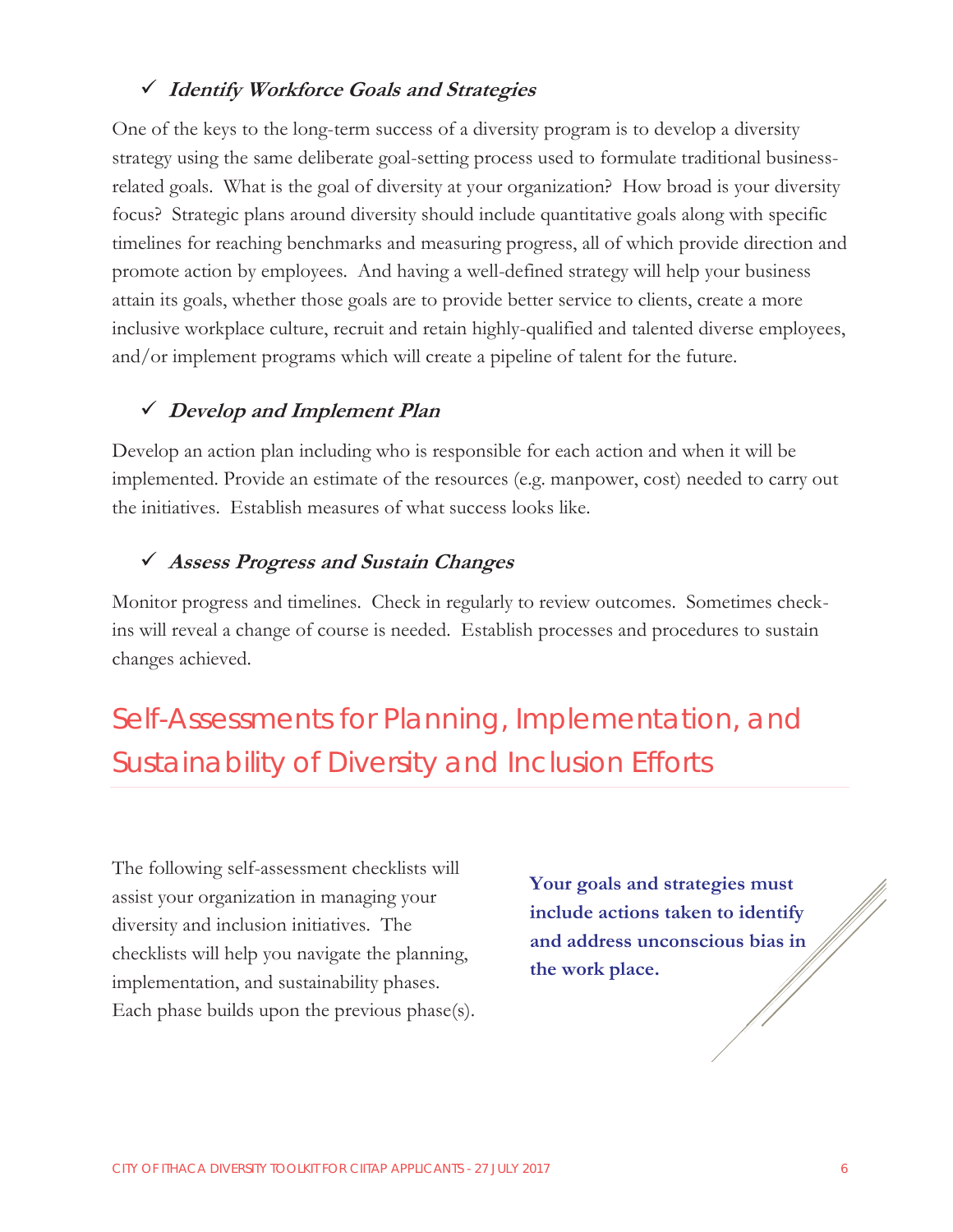#### **PHASE 1: Planning and Preparation**

In the planning phase you are preparing your organization to most effectively engage in the areas of diversity and inclusion.

| DIVERSITY & INCLUSION COMPONENTS                                                            | Yes | N <sub>0</sub> | <b>Observations/Remarks</b> |
|---------------------------------------------------------------------------------------------|-----|----------------|-----------------------------|
|                                                                                             |     |                |                             |
| I. Leadership Support and Commitment                                                        |     |                |                             |
| Our leadership models and articulates our commitment to workplace                           |     |                |                             |
| diversity and inclusion through our actions and communications                              |     |                |                             |
| Our organization is an active member of the Diversity Consortium of                         |     |                |                             |
| Tompkins County                                                                             |     |                |                             |
| Our leadership has activated a Diversity team/committee/council                             |     |                |                             |
| Our leadership has designated sufficient resources (funding,                                |     |                |                             |
| technology, expertise, and policies) to accomplish diversity goals                          |     |                |                             |
| We have a strategy in place to ensure buy-in from key influencers                           |     |                |                             |
| II. Strategic Plan for Diversity                                                            |     |                |                             |
| Leadership has put in place an explicit vision and strategy to promote                      |     |                |                             |
| workplace inclusion                                                                         |     |                |                             |
| The organization has concrete and measurable goals on what we want                          |     |                |                             |
| to achieve in workplace inclusion. This could include demographic                           |     |                |                             |
| targets linked to recruitment/promotion, targets of workplace culture,                      |     |                |                             |
| or targets linked to business outcomes (e.g. sales, customer                                |     |                |                             |
| satisfaction)                                                                               |     |                |                             |
| The organization has appointed senior executives, who look into                             |     |                |                             |
| reviewing and introducing policies and practices to promote                                 |     |                |                             |
| workplace inclusion<br>The organization has set aside a dedicated budget for initiatives to |     |                |                             |
| promote workplace inclusion                                                                 |     |                |                             |
| The organization has developed ongoing recruitment, retention, and                          |     |                |                             |
| career development opportunities that target culturally diverse                             |     |                |                             |
| individuals                                                                                 |     |                |                             |
| III. Organizational Buy-In                                                                  |     |                |                             |
| The business case for workplace diversity and inclusion is clearly                          |     |                |                             |
| articulated and communicated to the workforce                                               |     |                |                             |
| An internal and external communication plan is in place                                     |     |                |                             |
| IV. Assessment and Evaluation                                                               |     |                |                             |
| Baseline needs assessment conducted (e.g. climate survey, focus                             |     |                |                             |
| groups)                                                                                     |     |                |                             |
| The Organization's Leadership collects and analyzes demographic and                         |     |                |                             |
| statistical information for use in planning and policy development                          |     |                |                             |
| Leadership shall be evaluated on their cultural competence                                  |     |                |                             |
| Research best practices to identify proven approaches                                       |     |                |                             |
| V. Organizational Policies and Practices                                                    |     |                |                             |
| Reviewed policies and practices for cultural competence                                     |     |                |                             |
| Reviewed recruitment and hiring practices for cultural competence                           |     |                |                             |
| Reviewed retention rates and practices                                                      |     |                |                             |
| VI. Training and Learning Support                                                           |     |                |                             |
| Identified expert trainers for Diversity and Inclusion training and                         |     |                |                             |
| development                                                                                 |     |                |                             |

- $\checkmark$  In areas indicated with a "NO" response it is essential for management to implement strategies to achieve a "YES".
- $\checkmark$  Continue to work on these planning and preparation goals while proceeding onto Phase 2: Implementation.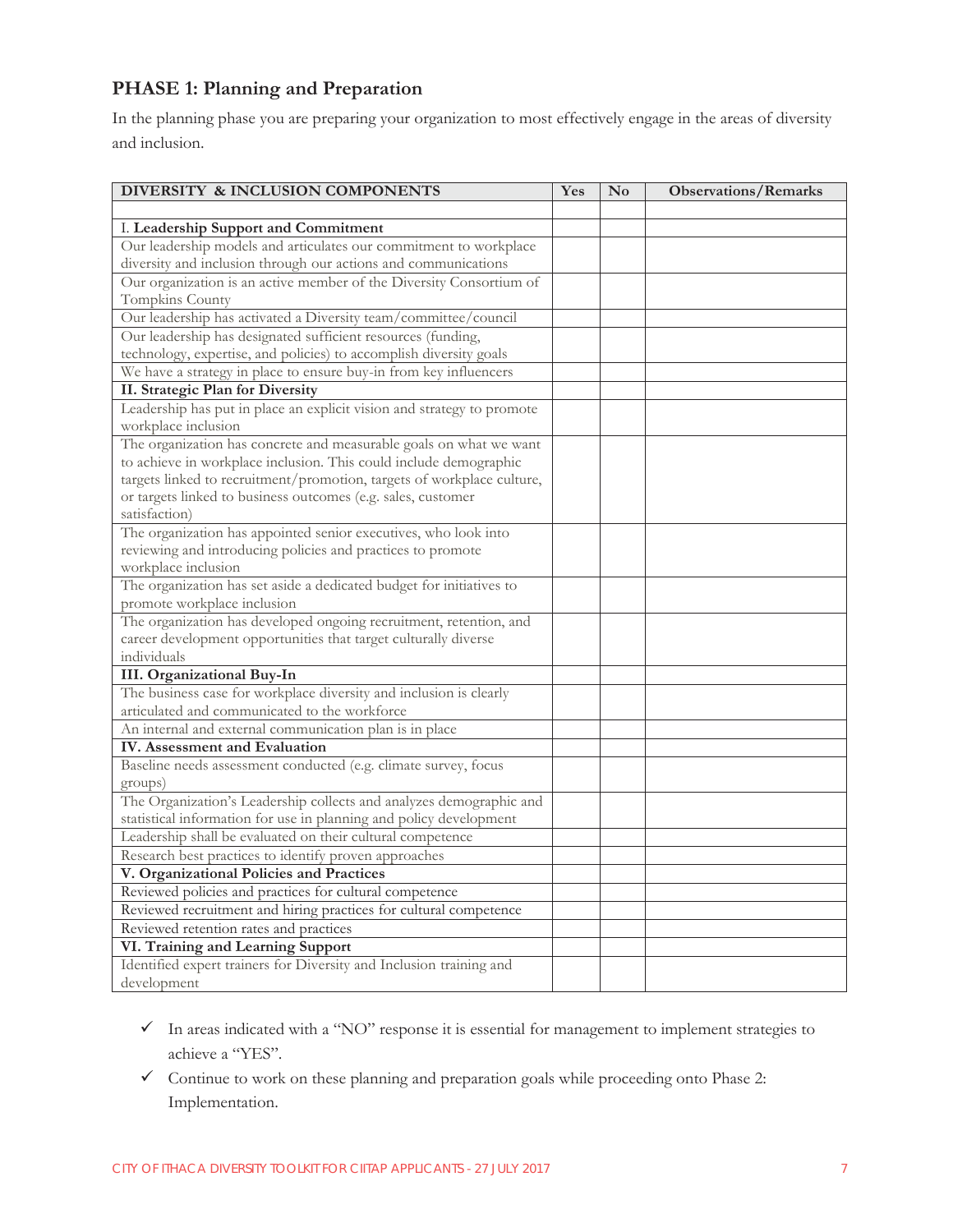#### **PHASE 2: Implementation**

During this phase your institution is carrying out and executing the plan. It is the practice of going from development to "Going Live."

**Scale of Measurement:** The scale of measurement is from 1 to 5 with five representing the highest score. The purpose of the scale is to identify to the best of your knowledge where your organization is in the development/implementation phase of each one of these components.

- $1 = \text{not at all}$
- $2 =$  have but in name only
- $3 \equiv$  in the early stages of development
- **4** = developed but not fully implemented
- **5** = completely developed and implemented

| DIVERSITY & INCLUSION COMPONENTS                                     | $\mathbf{1}$ | $\overline{2}$ | 3 | $\overline{4}$ | 5 | <b>Observations/Remarks</b> |
|----------------------------------------------------------------------|--------------|----------------|---|----------------|---|-----------------------------|
|                                                                      |              |                |   |                |   |                             |
| I. Leadership Support and Commitment                                 |              |                |   |                |   |                             |
| Our leadership actively seeks resources to assist in implementation  |              |                |   |                |   |                             |
| process of our strategic plan                                        |              |                |   |                |   |                             |
| Our leadership receives ongoing coaching for cultural competence     |              |                |   |                |   |                             |
| Our leadership is held accountable for success of our Diversity      |              |                |   |                |   |                             |
| <b>Initiative</b>                                                    |              |                |   |                |   |                             |
| II. Strategic Plan for Diversity                                     |              |                |   |                |   |                             |
| Our action plan is approved by leadership                            |              |                |   |                |   |                             |
| Our departments actively implement strategic diversity goals         |              |                |   |                |   |                             |
| <b>III.</b> Organizational Buy-In                                    |              |                |   |                |   |                             |
| Diversity is a standing agenda item at our meetings and events       |              |                |   |                |   |                             |
| We regularly participate in community outreach efforts to support    |              |                |   |                |   |                             |
| diverse populations                                                  |              |                |   |                |   |                             |
| <b>IV.</b> Assessment and Evaluation                                 |              |                |   |                |   |                             |
| We have developed a process for evaluating the effectiveness of our  |              |                |   |                |   |                             |
| efforts in implementing our Strategic Plan (training, events, and    |              |                |   |                |   |                             |
| committee progress reports) to determine if the action plan achieves |              |                |   |                |   |                             |
| the goals previously set.                                            |              |                |   |                |   |                             |
| V. Organizational Policies and Practices                             |              |                |   |                |   |                             |
| Our policies and practices are customized to support diversity and   |              |                |   |                |   |                             |
| inclusion values                                                     |              |                |   |                |   |                             |
| We implement supplier diversity policies and practices               |              |                |   |                |   |                             |
| We are culturally competent in our recruitment and hiring practices  |              |                |   |                |   |                             |
| We are culturally competent in our retention and professional        |              |                |   |                |   |                             |
| development practices                                                |              |                |   |                |   |                             |
| VI. Training and Learning Support                                    |              |                |   |                |   |                             |
| Our leadership receives regular Diversity and Inclusion training     |              |                |   |                |   |                             |
| Our supervisors receive regular Diversity and Inclusion training     |              |                |   |                |   |                             |
| Our staff receives regular Diversity and Inclusion training          |              |                |   |                |   |                             |

Upon reviewing your self-assessment, any score of 4 or below in a category (i.e. Leadership Support and Commitment, Strategic Plan for Diversity, etc.) indicates areas in need of development before moving onto the Sustainability phase of that category. The Diversity Consortium can advise your organization in fulfilling each component.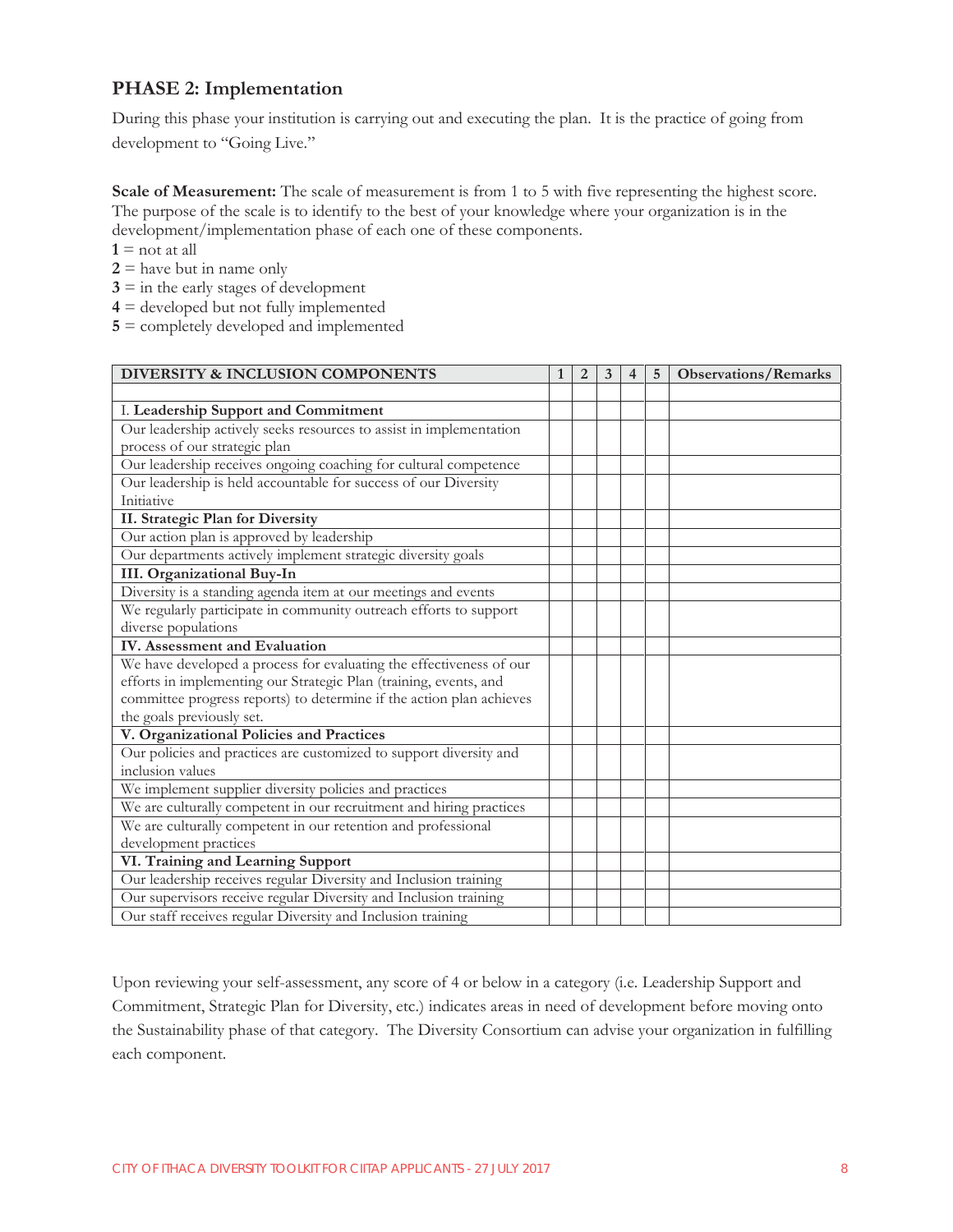#### **PHASE 3: Sustainability**

During this phase, practices that were implemented continue and become organic to the organization.

**Scale of Measurement:** The scale of measurement is from 1 to 5 with five representing the highest score. The purpose of the scale is to identify to the best of your knowledge where your organization is in the development/implementation phase of each one of these components.

 $1 = \text{not at all}$ 

- $2$  = have but in name only
- $3 =$  in the early stages of development
- **4** = developed but not fully implemented
- **5** = completely developed and implemented

| DIVERSITY & INCLUSION COMPONENTS                                              | $\mathbf{1}$ | $\overline{2}$ | 3 | $\overline{4}$ | 5 <sup>5</sup> | <b>Observations/Remarks</b> |
|-------------------------------------------------------------------------------|--------------|----------------|---|----------------|----------------|-----------------------------|
|                                                                               |              |                |   |                |                |                             |
| I. Leadership Support and Commitment                                          |              |                |   |                |                |                             |
| Our leadership provides continuous visible support                            |              |                |   |                |                |                             |
| Our diversity and inclusion officer/team/committee is permanently             |              |                |   |                |                |                             |
| integrated into our organizational structure                                  |              |                |   |                |                |                             |
| Our organization commits sufficient resources to achieve long-term            |              |                |   |                |                |                             |
| goals                                                                         |              |                |   |                |                |                             |
| II. Strategic Plan for Diversity and Inclusion                                |              |                |   |                |                |                             |
| We regularly re-evaluate our goals to determine if our plan is still relevant |              |                |   |                |                |                             |
| and if new goals are needed.                                                  |              |                |   |                |                |                             |
| Our Strategic Plan is updated to reflect current implementation strategies    |              |                |   |                |                |                             |
| to achieve long-term goals                                                    |              |                |   |                |                |                             |
| <b>III.</b> Organizational Buy-In                                             |              |                |   |                |                |                             |
| Diversity and inclusion competencies are embedded in our staff                |              |                |   |                |                |                             |
| performance review process                                                    |              |                |   |                |                |                             |
| We regularly measure and display our diversity and inclusion progress         |              |                |   |                |                |                             |
| We regularly celebrate our diversity and inclusion successes                  |              |                |   |                |                |                             |
| <b>IV.</b> Assessment and Evaluation                                          |              |                |   |                |                |                             |
| Our organization's processes are evaluated for their impacts on diversity     |              |                |   |                |                |                             |
| and inclusion                                                                 |              |                |   |                |                |                             |
| We evaluate each employee's performance with regards to their diversity       |              |                |   |                |                |                             |
| and inclusion responsibilities                                                |              |                |   |                |                |                             |
| V. Organizational Policies and Practices                                      |              |                |   |                |                |                             |
| All our new policies and practices are aligned with our diversity and         |              |                |   |                |                |                             |
| inclusion goals                                                               |              |                |   |                |                |                             |
| We review the implementation of our supplier diversity policies and           |              |                |   |                |                |                             |
| practices                                                                     |              |                |   |                |                |                             |
| We review our recruitment and hiring practices for cultural competency        |              |                |   |                |                |                             |
| VI. Training and Learning Support                                             |              |                |   |                |                |                             |
| We provide diversity and Inclusion training for all new hires                 |              |                |   |                |                |                             |
| We provide ongoing skill building (conflict resolution, communication)        |              |                |   |                |                |                             |
| We provide specialized training for frontline staff                           |              |                |   |                |                |                             |
| We provide ongoing learning support for all staff                             |              |                |   |                |                |                             |
| We provide culture-specific training for all staff                            |              |                |   |                |                |                             |

Upon reviewing your self-assessment, any score of 4 or below indicates areas in need of development. The Diversity Consortium can advise your organization in fulfilling each component.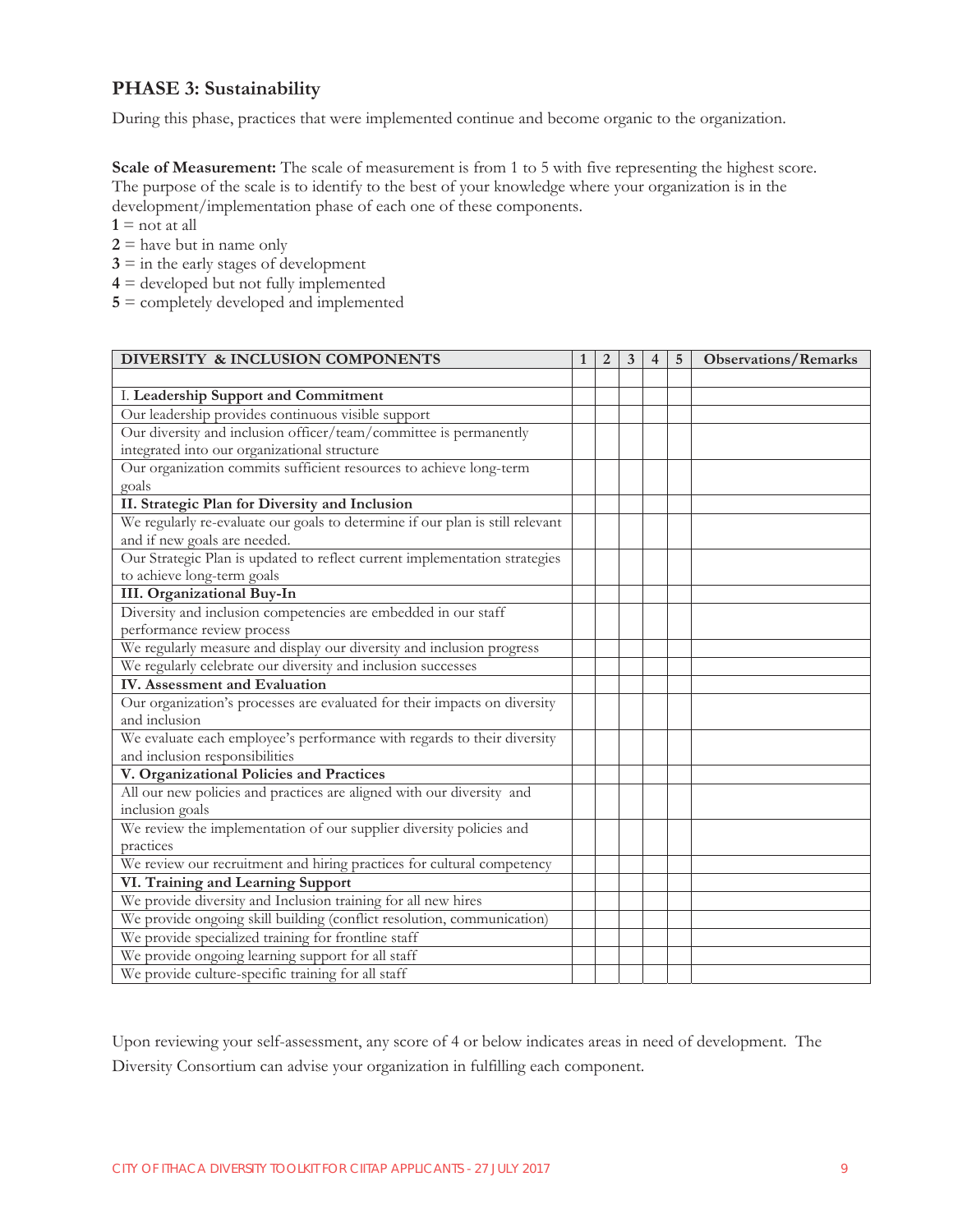#### **PHASE 4: Review and Assessment**

A vibrant and healthy diversity and inclusion plan requires an ongoing organizational effort to reveal and eliminate cultural and structural barriers to diversity and inclusion in the workplace.

The self-assessments and phases outlined in this toolkit are designed to provide a framework for evaluating and re-evaluating your organization's progress in achieving your diversity and inclusion goals as your community, organization, and workplace evolves.

## Resources

**Diversity Consortium of Tompkins County, Inc.**  (http://diversityconsortium.org/home.aspx) P. O. Box 6714 Ithaca, NY 14851-6714 Please contact us at: administrator@diversityconsortium.org

#### **Equal Employment Opportunity Commission (EEOC)**

(https://www1.eeoc.gov/) 800-669-4000

#### **Northeast ADA Center**

(http://www.northeastada.org/) provides information, referrals, resources and training on equal opportunity for individuals with disabilities and on the Americans with Disabilities Act to individuals and organizations in New York, New Jersey, Puerto Rico, and the U.S. Virgin Islands. The Center does not enforce the law; information and materials provided by the Center is intended solely as informal guidance and are not a determination of your legal rights or responsibilities. All communication with the Center is confidential. Contact at 800.949.4232 or northeastada@cornell.edu

#### **Sample Voluntary Self-Identification of Disability Forms**

See page 13

#### **Workplace Diversity Management Toolkit and Manager's Guide**

(http://www.mom.gov.sg/~/media/mom/documents/employmentpractices/wdm/workplace%20diversity%20management%20tookit%20and%20managers%20guide.pdf)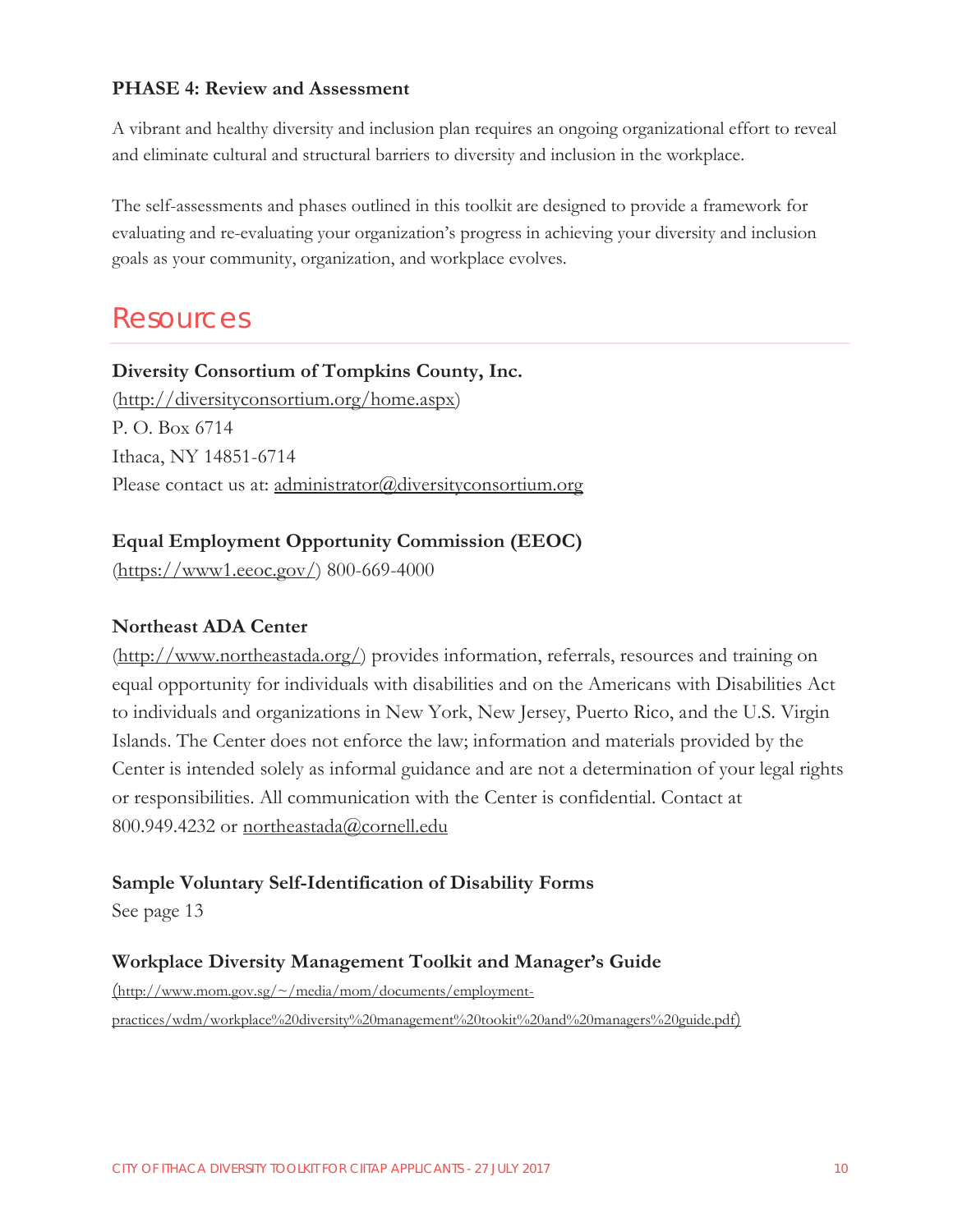# **Glossary**

**Business Case:** A type of decision-making tool used to determine the effects a particular decision will have on the business. It describes the benefits, costs, and impact.

**Cultural Competence:** Knowledge, awareness, and interpersonal skills that allow individuals to increase their understanding, sensitivity, appreciation, and responsiveness to cultural differences and the interactions resulting from them. The particulars of acquiring cultural competency vary among different groups, and they involve an ongoing relational process tending to inclusion and trustbuilding. A process of learning that leads to the ability to effectively respond to the challenges and opportunities posed by the presence of social cultural diversity in a defined social system.

**Disability:** You are considered to have a disability under the Americans with Disabilities Act if you have a physical or mental impairment or medical condition that substantially limits a major life activity, or if you have a history or record of such an impairment or medical condition.

**Diversity**: The inclusion, integration, awareness, and appreciation of various cultures within a workforce and the opportunity for the maximum utilization of individual members' talents, skills, and perspectives with a view towards increasing the organization's productivity.

**Diversity and Inclusion Plan:** The mission, goals, objectives, and strategies that serve as a living road map for incorporating diversity and inclusion in an organization.

**Diversity Officer/Representative**: A highly placed individual within the organization who has the authority and responsibility to implement the Diversity Plans.

**Gender**: Gender refers to individual and cultural understandings of behaviors, roles, feelings, and activities. Unlike sex category, biological factors do not determine gender. However, our current sex/gender system links sex to gender through the naturalization and enforcement of gender conventions and norms. The conflation of sex and gender identifies masculinity and femininity as the "natural" and "normal" gender expressions for people assigned male and female respectively. Certainly this is an accurate way to explain how some people experience gender, but it does not accurately reflect all of our experiences. Some genders include masculine, feminine, genderqueer (queer, fluid, or non-binary gender identity); agender (neutral or non-existent gender identity and/or expression); cisgender (gender identity and/or expression that is "cis," or "on the same side as" assigned sex category); and transgender (any gender identity or expression that differs from sex assignment). Trans refers to a range of non-cisgender identities, including transgender and transsexual.

#### KEY THINGS TO KNOW:

- Gender does not refer to sex category and gender is not the natural result of sex. Recognizing "sex" and "gender" as discrete categories allows us to affirm all gender expressions irrespective of assigned sex.
- The sex binary assumes that all bodies are easily assigned to one of two sex categories, male or female, even when sex asymmetries are present (for example, an individual with male chromosomes and female sex organs). Cultural norms determine which physical characteristics are fundamental to legal sex category assignment.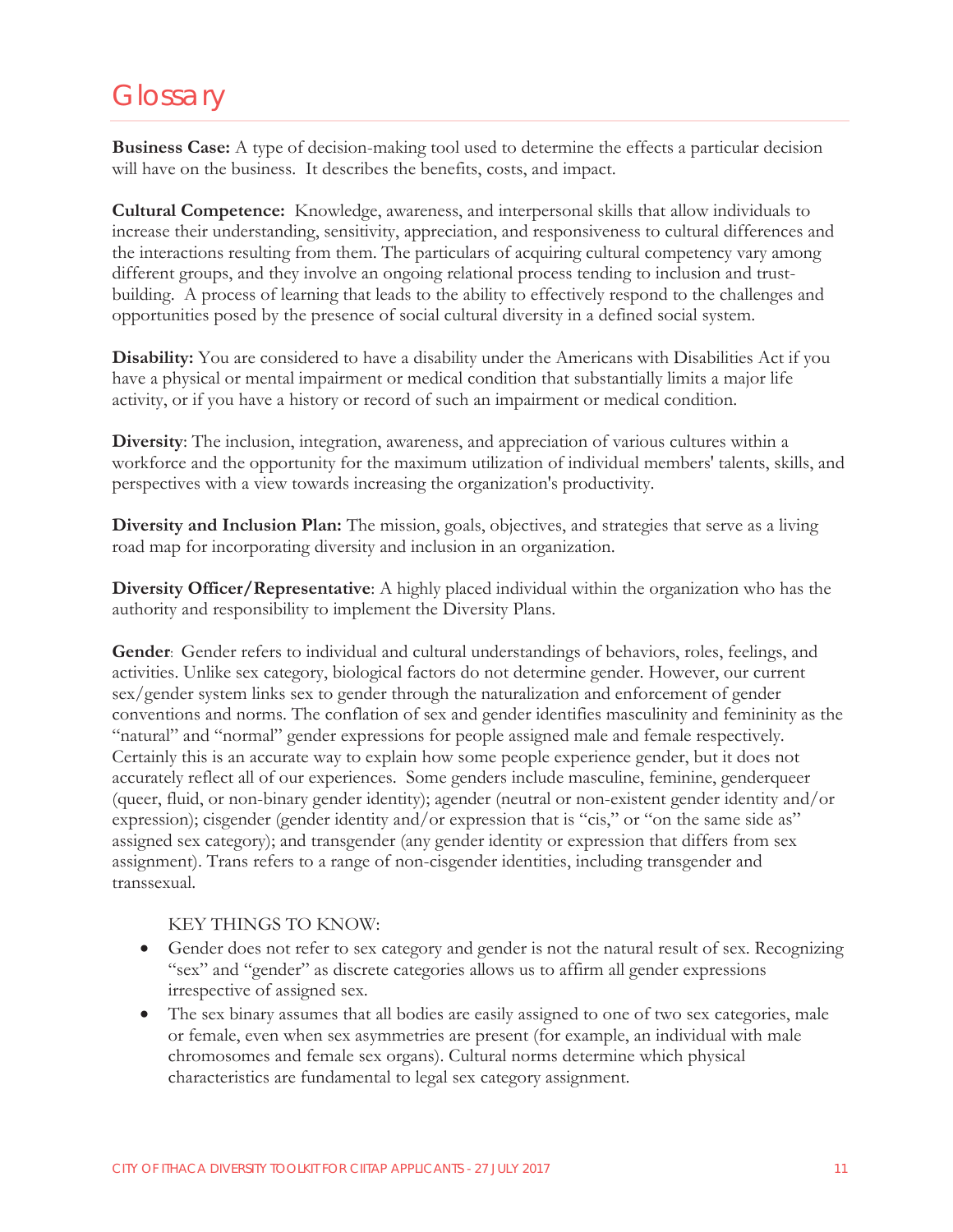- Sex assignment gives us a legal sex. Some (but certainly not all) trans people want the right to change their legal sex to affirm their gender identity and/or for legal rights and protections. Laws and legal processes for the regulation of sex category vary state by state.
- $\bullet$  Trans people, like cisgender people, should be given the right to privacy. Inquiries about anyone's genitals (outside of intimate or medical spaces) are serious invasions of privacy and might count as harassment.
- You can ask people how they identify if you are unsure of how to address them. Similarly, if you are unsure of what pronouns to use, just ask.

**Implicit/Unconscious Bias:** Thoughts and feelings are "implicit" if we are unaware of them or mistaken about their nature. We have a bias when, rather than being neutral, we have a preference for (or aversion to) a person or group of people. Thus, we use the term "implicit bias" to describe when we have attitudes towards people or associate stereotypes with them without our conscious knowledge. A fairly commonplace example of this is seen in studies that show that people will frequently associate criminality with black people without even realizing they're doing it.

**Inclusive Language:** Words or phrases that include all potential audiences from any identity group. Inclusive language does not assume or connote the absence of any group. An example of gender inclusive language is using "police officers" instead of "policemen."

**Inclusion:** The act of creating environments in which any individual or group can be and feel welcomed, respected, supported, and valued to fully participate. An inclusive and welcoming climate embraces differences and offers respect in words and actions for all people.

**Key Stakeholder:** Stakeholders are those who may be affected by or have an effect on an effort. Key stakeholders are important within or to an organization, agency, or institution engaged in the planning effort and can have either a positive or negative impact. They have the information you need, or other important resources for solving the problem. Getting and keeping key stakeholders on board is one of the most important aspects of any project. Key stakeholders may be those who increase the credibility of your efforts; implement the interventions central to the effort; advocate for changes to institutionalize the effort; and/or fund/authorize continuation or expansion of the effort.

**Mission and Vision:** Mission answers the question "Why do we exist?" Vision answers the question "What will the future look like as we fulfill our mission? What will be different?" While mission is about today, vision is about the future, what we will become. The mission is written in a short, concise statement. The mission's meaning should be able to be understood in one or two sentences. The vision needs to be more than a statement. It should be a description. This description may be a paragraph or a whole page. It should paint a picture of the future that will come to be as we carry out our mission.

**Race and/or Ethnicity**: Any individual from the following racial and/or ethnic groups:

**Black**: Having origins in any of the Black racial groups of Africa or the Cape Verde Islands. **Hispanic (Latino/a)**: Mexican, Puerto Rican, Cuban, Central, or South America, or other Spanish culture or origin, regardless of race.

**Asian or Pacific Islander**: Having origins in any of the original peoples of the Far East, Southeast Asia, the Indian Subcontinent, or the Pacific Islands.

**Native American**: Having origins in any of the original peoples of North America, and maintaining cultural identification through tribal affiliations or community recognition.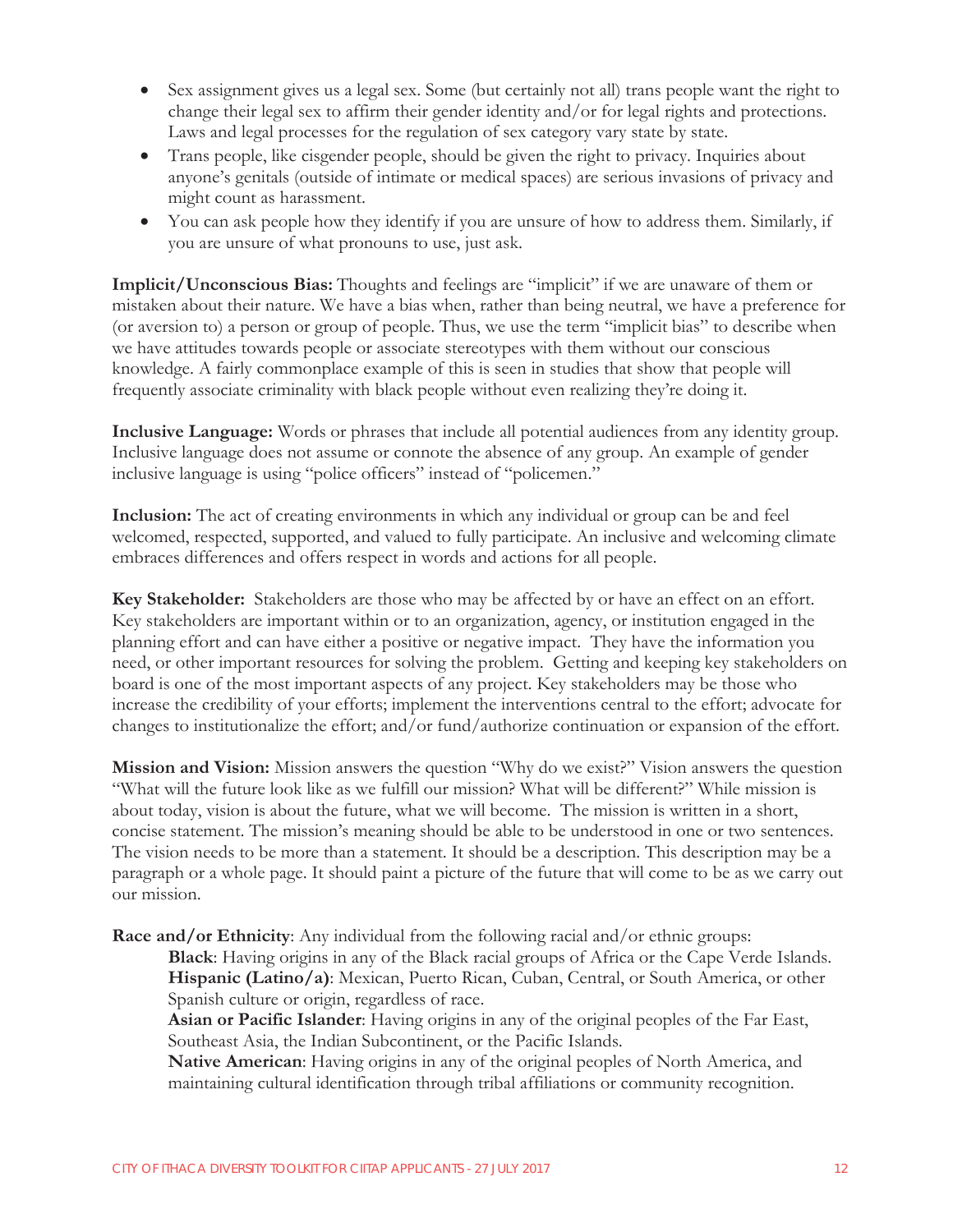#### Why are you being asked to complete this form?

As a participant in the CIITAP, we are committed to reach out to, hire, and provide equal opportunity to qualified people with disabilities. To help us measure how well we are doing, we are asking you to tell us if you have a disability or if you ever had a disability. Completing this form is voluntary, but we hope that you will choose to fill it out. If you are applying for a job, any answer you give will be kept private and will not be used against you in any way.

If you already work for us, your answer will not be used against you in any way. Because a person may become disabled at any time, we are required to ask all of our employees to complete this form every year.

Please know that you will not be punished in any way if you choose to self-identify as having a disability now and had not identified as having a disability earlier.

YOU ARE ONLY ASKED TO INDICATE YES OR NO ON THIS FORM; PLEASE DO NOT PROVIDE ANY *SPECIFIC INFORMATION ABOUT ANY DISABILITIES YOU MAY HAVE.* 

#### How do I know if I have a disability?

You are considered to have a disability under the Americans with Disabilities Act if you have a physical or mental impairment or medical condition that substantially limits a major life activity, or if you have a history or record of such an impairment or medical condition.

Disabilities include, but are not limited to:

| <b>Blindness</b> | Autism          | <b>Bipolar disorder</b> | Post-traumatic stress disorder<br>(PTSD) |
|------------------|-----------------|-------------------------|------------------------------------------|
| <b>Deafness</b>  | Cerebral palsy  | Major depression        | Obsessive compulsive disorder            |
| Cancer           | <b>HIV/AIDS</b> | Multiple sclerosis      | Impairments requiring the use of a       |
|                  |                 | (MS)                    | wheelchair                               |
| <b>Diabetes</b>  | Schizophrenia   | Missing limbs or        | Intellectual disability (previously      |
| Epilepsy         | <b>Muscular</b> | partially missing       | called mental retardation)               |
|                  | dystrophy       | limbs                   |                                          |

BBBBBBBBBBBBBBBBBBBBBBBBBBBBBBBBBBBBBBBBBBBB

Please check one of the boxes below:

- □ YES, I HAVE A DISABILITY (or previously had a disability)
- □ NO, I DON'T HAVE A DISABILITY
- □ IDON'T WISH TO ANSWER

Your Name Today's Date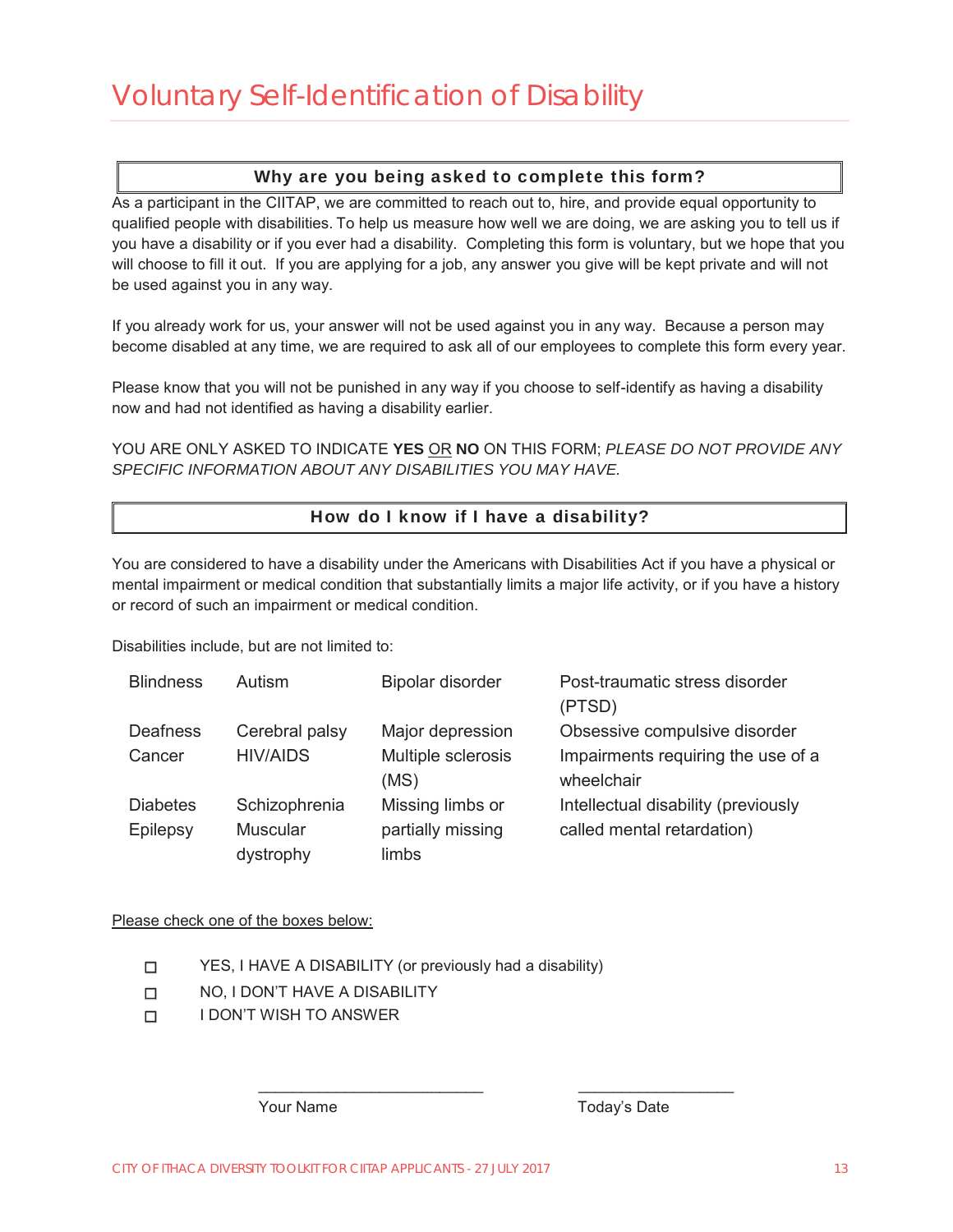#### Reasonable Accommodation Notice

NY Human Rights Law requires employers with 4 or more employees to provide reasonable accommodation to qualified individuals with disabilities. Please tell us if you require a reasonable accommodation to apply for a job or to perform your job. Examples of reasonable accommodation include making a change to the application process or work procedures, providing documents in an alternate format, using a sign language interpreter, or using specialized equipment. PLEASE NOTE THAT THIS VOLUNTARY SELF-IDENTIFICATION FORM IS NOT CONSIDERED A FORMAL REQUEST FOR REASONABLE ACCOMMODATION. IF YOU HAVE A DISABILITY AND WOULD LIKE TO REQUEST A REASONABLE ACCOMMODATION PLEASE CONTACT (Employer to insert accommodation request contact here. Ideally this would be someone in HR, not a supervisor or other individual who is involved in evaluating the employee.)

This form is a modified version the U.S. Department of Labor's Voluntary Self-Identification of Disability Form CC-305 OMB Control Number 1250-0005, created specifically for the CIITAP Toolkit, for business that do not have federal contracts totaling \$10,000 or more. If your business has federal contracts of \$10,000 or more, please use the required federal form found at - https://www.dol.gov/ofccp/regs/compliance/sec503/Self\_ID\_Forms/VoluntarySelf-ID\_CC-305\_ENG\_JRF\_QA\_508c.pdf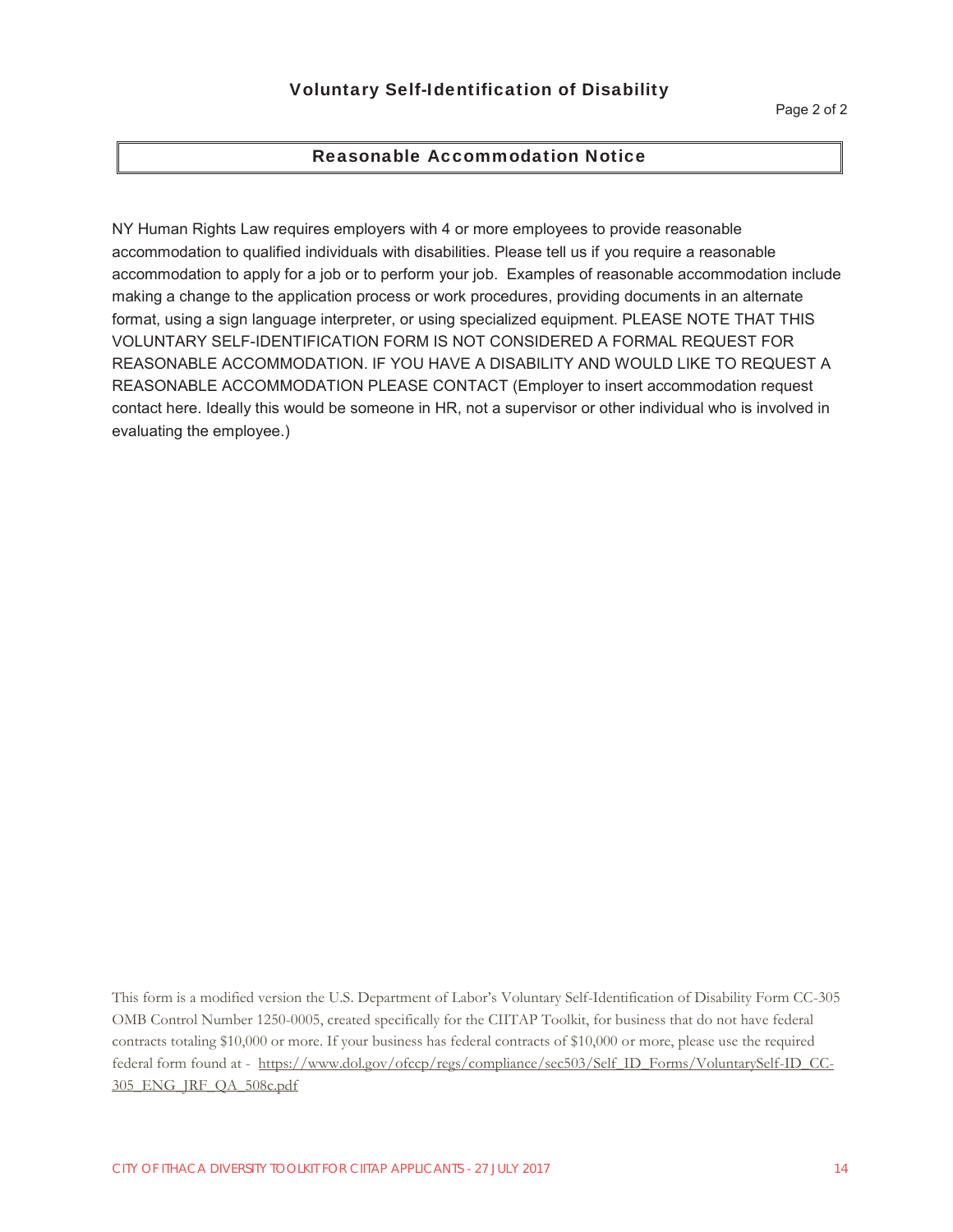# CIITAP Annual Reporting Template and Data Collection Forms

# **CIITAP Annual Self-Reporting Forms – Diversity & Inclusion**

### **CIITAP Applicant Name: Date: Date: Date:**

**CIITAP Project Name:** 

*Due date: March 1st*

*Reporting Period: Prior Calendar Year* 

*Public Record Note: This report may be made available for public inspection. Do not include confidential information in your responses.* 

|    | <b>CIITAP REQUIREMENT</b>                                                                                            | <b>YES</b> | <b>NO</b> |
|----|----------------------------------------------------------------------------------------------------------------------|------------|-----------|
| 1. | Have you provided workforce diversity goals on the following page?                                                   |            |           |
| 2. | Have you provided workforce diversity strategies on the following page?                                              |            |           |
| 3. | Have you provided actions taken to address unconscious workforce bias on the<br>following page?                      |            |           |
| 4. | Have you completed and submitted the workforce demographic profile?                                                  |            |           |
| 5. | Have annual DCTC dues for the prior calendar year been paid?                                                         |            |           |
| 6. | Has a representative from your firm attended at least 4 meetings of the DCTC in the<br>prior calendar year?          |            |           |
| 7. | Has a representative from your firm participated in at least 2 DCTC trainings offered in<br>the prior calendar year? |            |           |
| 8. | Has a representative from your firm attended the bi-annual DCTC conference (if held)?                                |            |           |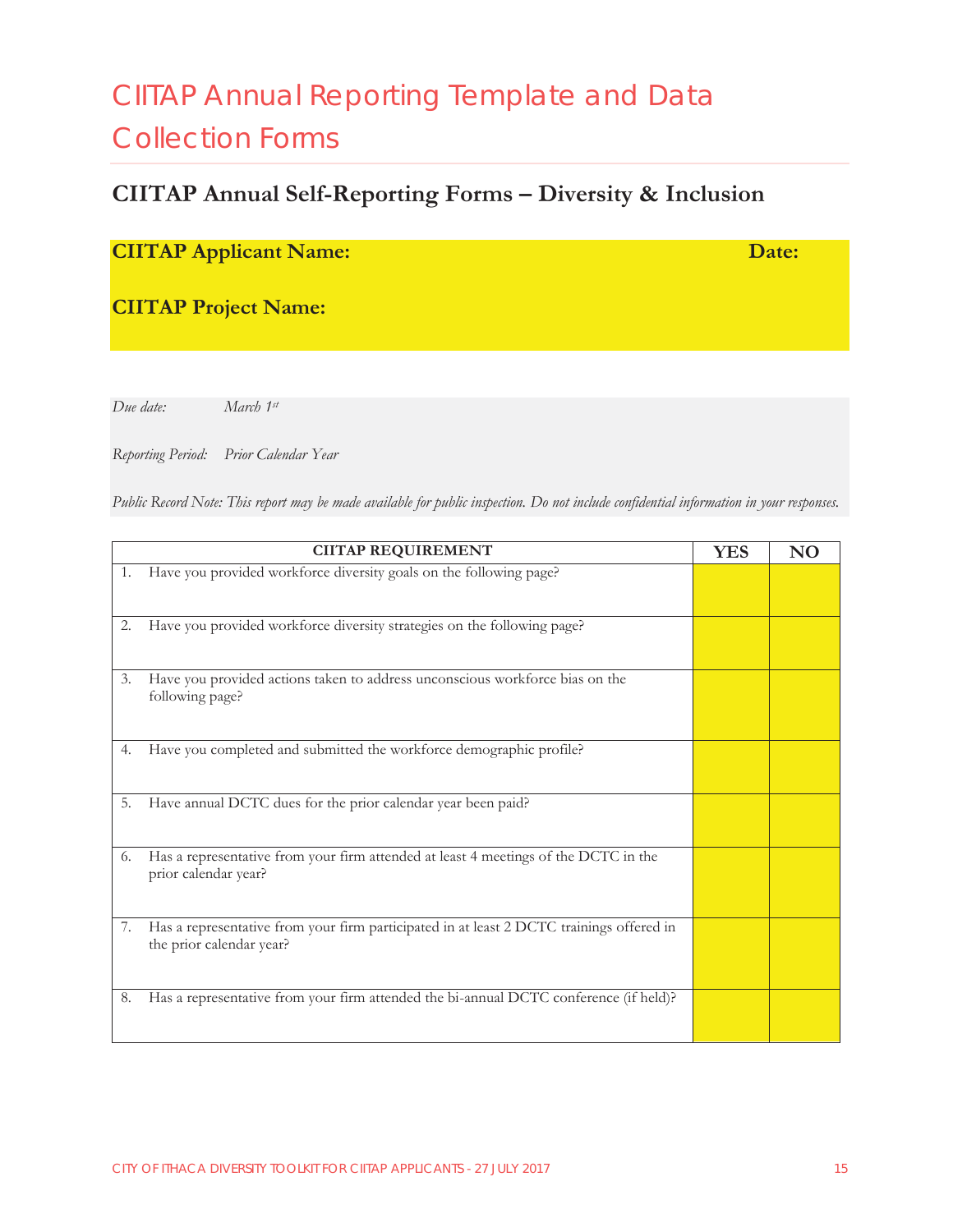**If you answered "No" to any of the above questions please explain why:** 

**Identify workforce diversity goals to increase hiring, retention, and promotion of women, people of color, and people with disabilities:** 

**Identify workforce diversity strategies utilized in the prior calendar year:** 

**Identify actions taken to reduce and address unconscious workplace biases in the prior calendar year:** 

**Do you seek technical assistance on diversity and inclusion workforce initiatives?** 

#### **Certification**

I certify that the information provided is true and accurate to the best of my knowledge.

**Name:** 

Attach workforce demographic profile and submit to both the Tompkins County Industrial Development Agency (TCIDA) and the City of Ithaca.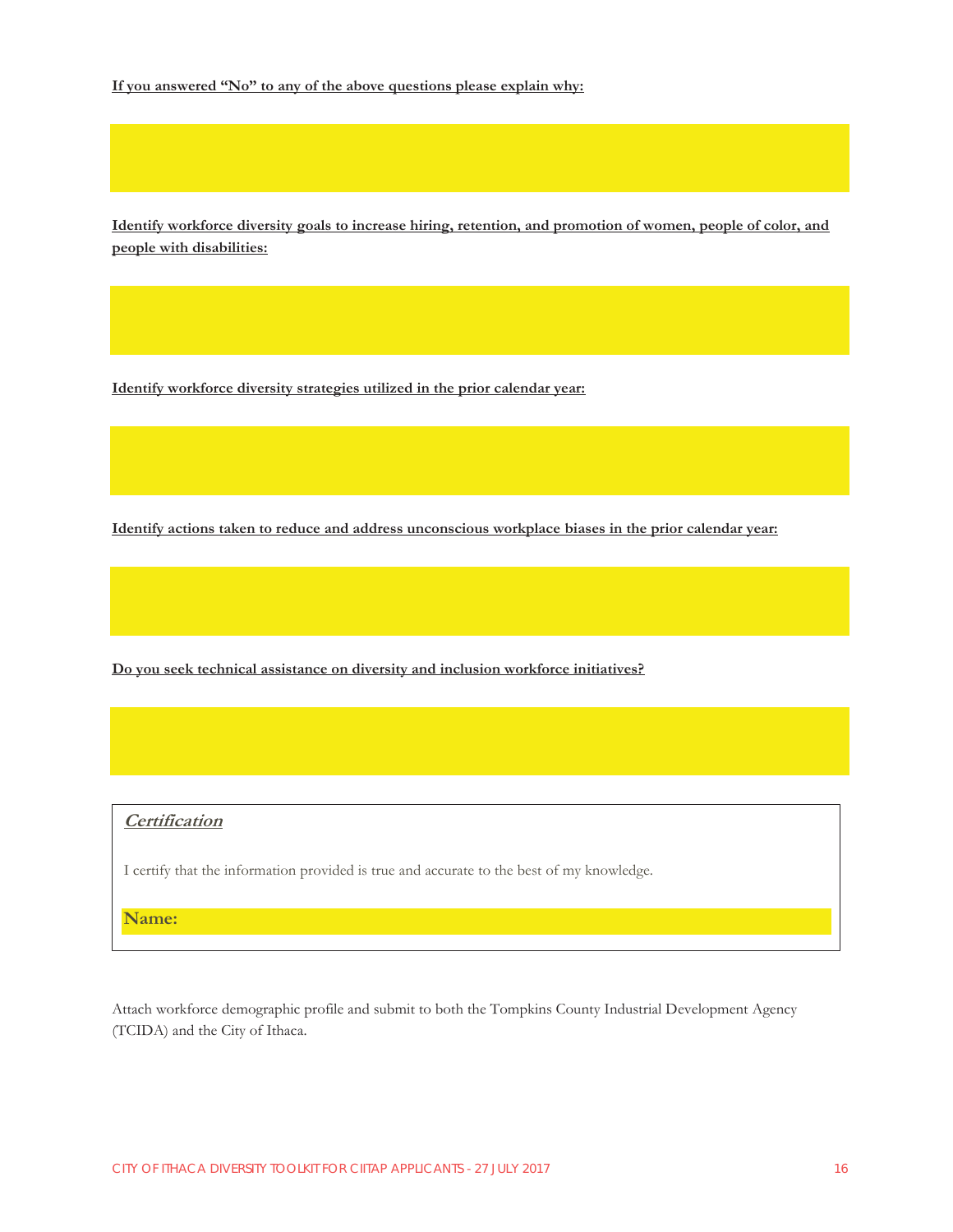# **Workforce Demographic Profile**

Data accurate as of:

#### **CIITAP Applicant Name: CIITAP Project Name:**

Identity of Employer for Reported Workforce Data (fill in one name below)

Employer:

|                                  |               | <b>Company Workforce</b>   |  |           |             | <b>Community Comparisons</b> |           |  |
|----------------------------------|---------------|----------------------------|--|-----------|-------------|------------------------------|-----------|--|
|                                  |               |                            |  |           | Labor Force |                              |           |  |
|                                  |               | <b>Permanent Employees</b> |  |           | Estimates   | 2010 Population              |           |  |
|                                  |               |                            |  | City      |             | City                         |           |  |
| <b>Employer Workforce Data</b>   |               |                            |  | of        | Tompkins    | of                           | Tompkins  |  |
|                                  | <b>Number</b> | Percent                    |  | Ithaca    | County      | Ithaca                       | County    |  |
| <b>Permanent Employees, by</b>   |               |                            |  |           |             |                              |           |  |
| Gender                           |               |                            |  |           |             |                              |           |  |
| Male                             |               |                            |  | 53%       | 51%         | 50%                          | 50%       |  |
| Female                           |               |                            |  | 47%       | 49%         | 50%                          | 50%       |  |
| Non-binary                       |               |                            |  |           |             |                              |           |  |
| Total                            | $\bf{0}$      |                            |  | 100%      | 100%        | 100%                         | 100%      |  |
|                                  |               |                            |  |           |             |                              |           |  |
| <b>Permanent Employees, by</b>   |               |                            |  |           |             |                              |           |  |
| Race                             |               |                            |  |           |             |                              |           |  |
| White                            |               |                            |  | 76%       | 86%         | 67%                          | 80%       |  |
| <b>Black or African American</b> |               |                            |  | 5%        | 3%          | 6%                           | 4%        |  |
| American Indian or Alaskan       |               |                            |  |           |             |                              |           |  |
| <b>Native</b>                    |               |                            |  | 1%        | 0%          | 0%                           | 0%        |  |
| Asian                            |               |                            |  | 13%       | 7%          | 16%                          | 9%        |  |
| Pacific Islander                 |               |                            |  | 0%        | 0%          | 0%                           | 0%        |  |
| Some other race                  |               |                            |  | 2%        | 1%          | 0%                           | 0%        |  |
| Two or more races                |               |                            |  | 3%        | 2%          | 4%                           | 3%        |  |
| Hispanic or Latino (of any       |               |                            |  |           |             |                              |           |  |
| race)                            | <b>NA</b>     |                            |  | <b>NA</b> | $\sf NA$    | 7%                           | 4%        |  |
| Total                            | $\mathbf 0$   |                            |  | 100%      | 99%         | 100%                         | 100%      |  |
|                                  |               |                            |  |           |             |                              |           |  |
| <b>Permanent Employees, by</b>   |               |                            |  |           |             |                              |           |  |
| <b>Ethnicity</b>                 |               |                            |  |           |             |                              |           |  |
| Hispanic or Latino origin        |               |                            |  |           |             |                              |           |  |
| (of any race)                    |               |                            |  | 8%        | 4%          |                              | See above |  |
| Not Hispanic or Latino           |               |                            |  | 92%       | 96%         |                              |           |  |
| Total                            | $\bf{0}$      |                            |  | 100%      | 100%        |                              |           |  |
|                                  |               |                            |  |           |             |                              |           |  |
|                                  |               |                            |  |           |             |                              |           |  |
|                                  |               |                            |  |           |             |                              |           |  |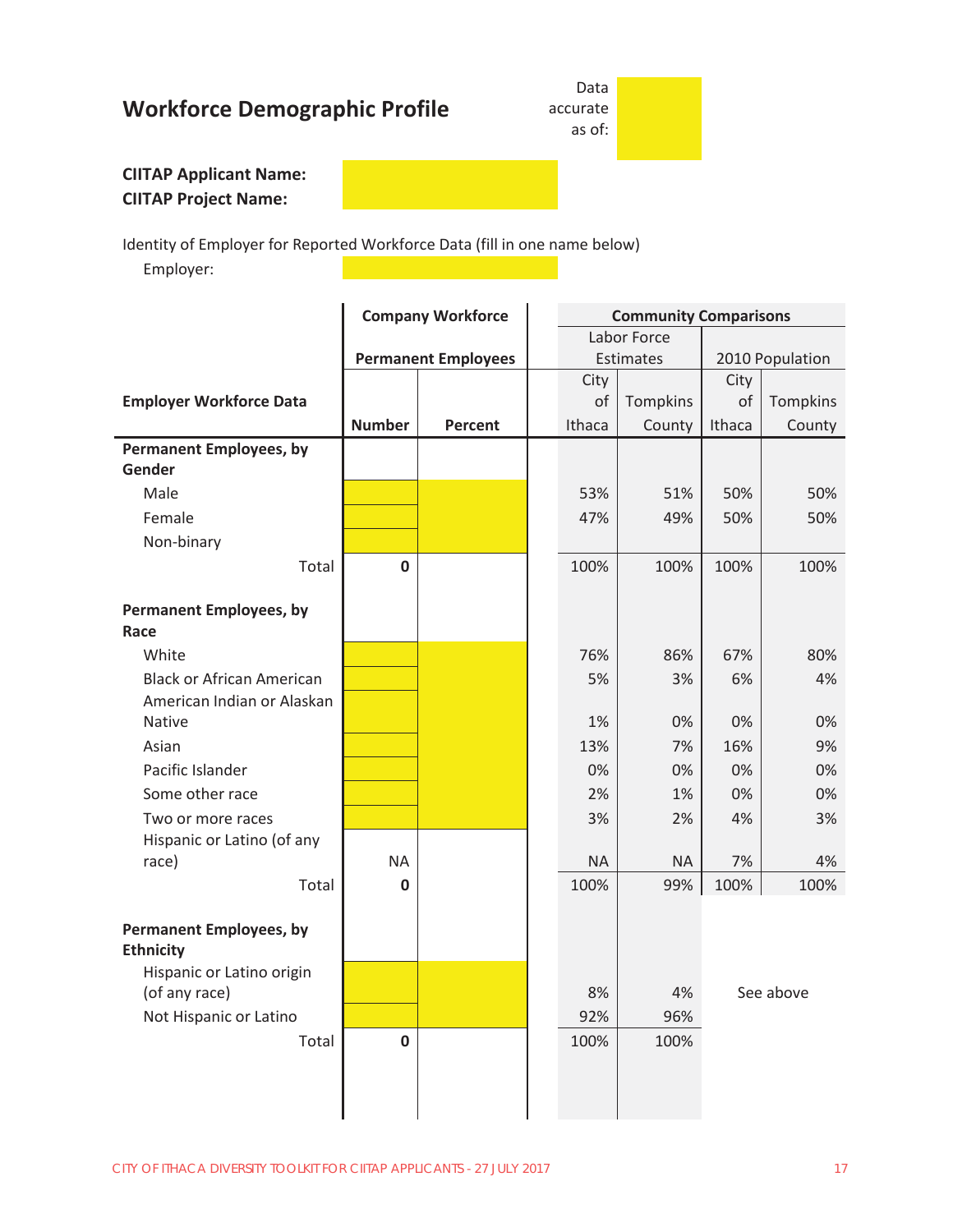| <b>Permanent Employees, by</b><br>Age               |              |      |      |
|-----------------------------------------------------|--------------|------|------|
| $25$                                                |              | 52%  | 27%  |
| 25-44                                               |              | 31%  | 35%  |
| 45-64                                               |              | 16%  | 33%  |
| $65+$                                               |              | 1%   | 4%   |
| Total                                               | $\mathbf 0$  | 100% | 99%  |
| <b>Permanent Employees, by</b><br><b>Disability</b> |              |      |      |
| <b>Disabled</b>                                     |              | 6%   | 7%   |
| Not Disabled                                        |              | 94%  | 93%  |
| Total                                               | $\mathbf{0}$ | 100% | 100% |
| <b>Permanent Employees, by FT</b><br><b>Status</b>  |              |      |      |
| Full-time                                           |              |      |      |
| Part-time                                           |              |      |      |
| Total                                               | 0            |      |      |

Source for community labor force estimates: 2007-2011 American Community Survey, reported by the Cornell Program on Applied Demographics

Source for population demographics: 2010 Decennial Census